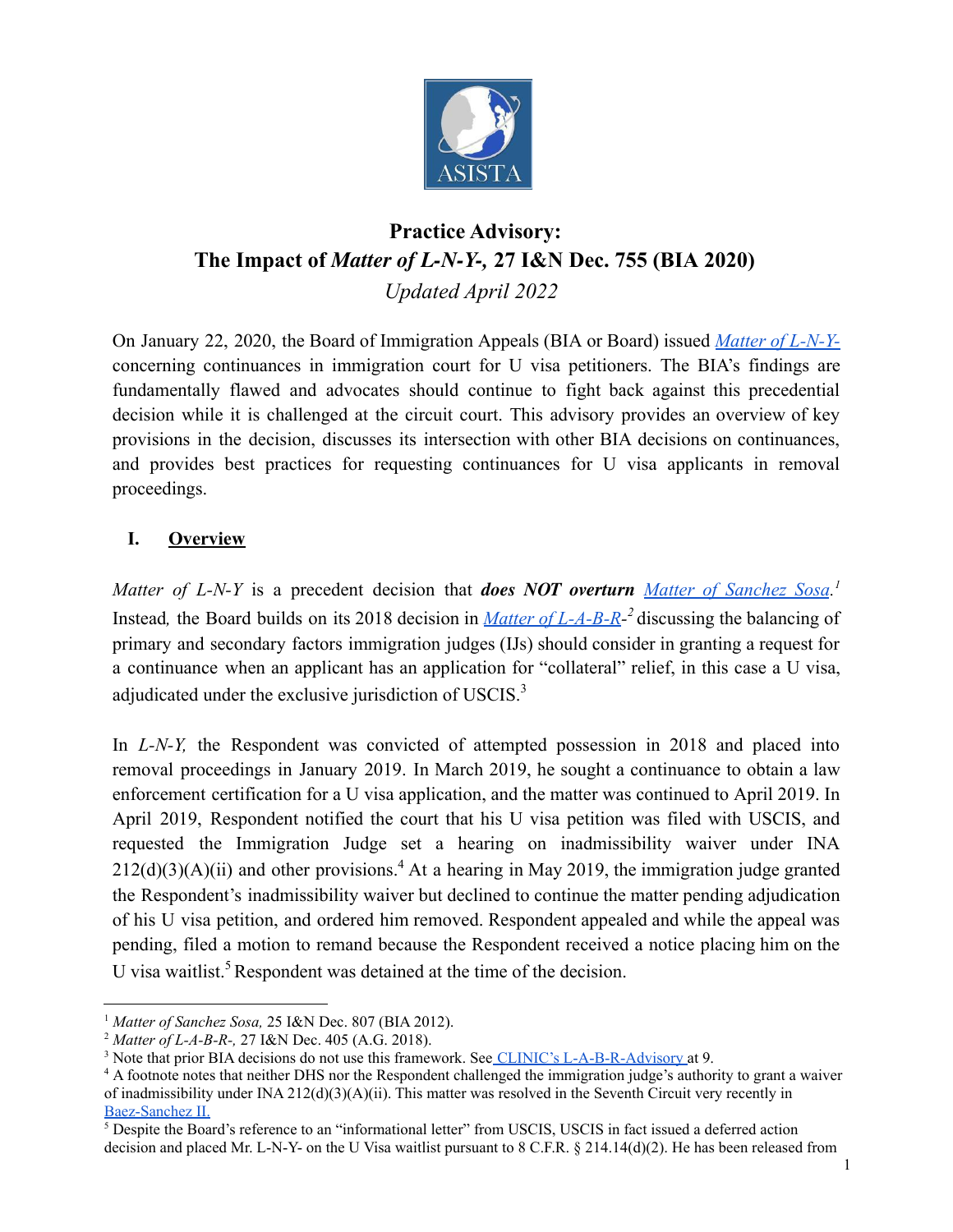### *A. Matter of Sanchez Sosa*

*L-N-Y-* discusses the factors of *Sanchez Sosa*, a 2012 BIA case that established that "[a]s a general rule, there is a rebuttable presumption that an alien who has filed a prima facie approvable [U visa petition] with the USCIS will warrant a favorable exercise of discretion for a continuance for a reasonable period of time."<sup>6</sup> Under *Sanchez Sosa*, in granting a continuance, the immigration judge **shall** consider:

- DHS' response to the motion to continue;
- whether the underlying visa petition is prima facie approvable; and
- $\bullet$  the reason for the continuance and other procedural factors.<sup>7</sup>

The Board in *Sanchez Sosa* found that if an application has been filed with USCIS with a certification and the application meets the criteria to be granted, then "any delay not attributable to the Respondent 'augurs in favor of a continuance.'"<sup>8</sup> The Board also laid out other factors the IJ may consider, including:

- History and number of continuances being granted by an Immigration Judge; and
- Length of time the application is pending.

# *B. Matter of L-A-B-R-*

*L-N-Y-* later overlays or "refines" this analysis with that of *Matter of L-A-B-R-,* which instructs IJs and the BIA to consider "all relevant factors" in assessing " good cause" to continue proceedings to accommodate a "collateral matter." The chart on the next page outlines the *L-A-B-R-* factors.

| Primary Factors                                                                                                                                                 | <b>Secondary Factors</b>                                                                                                                                                                                                                                                                 |
|-----------------------------------------------------------------------------------------------------------------------------------------------------------------|------------------------------------------------------------------------------------------------------------------------------------------------------------------------------------------------------------------------------------------------------------------------------------------|
| The likelihood that the Respondent<br>$\bullet$<br>will receive the collateral relief<br>Whether the relief will materially<br>$\bullet$<br>impact the outcome. | • Respondent's diligence in seeking<br>collateral relief<br>• DHS position on the motion<br>• Concerns of administrative efficiency<br>• The length of continuance requested<br>• The number of hearings held and<br>continuances granted previously<br>Timing of the motion to continue |

In *L-N-Y,* the Board did not disagree that the Respondent was *prima facie* eligible (*Sanchez Sosa)* and the grant of the visa would materially affect the outcome (primary factor under *L-A-B-R-*).

ICE custody since the issuance of the BIA's decision.

<sup>6</sup> *See Sanchez-Sosa* at 815.

<sup>7</sup> *Id.* at 812.

<sup>8</sup> *Id.* at 814.

<sup>9</sup> *L-N-Y-* at 757.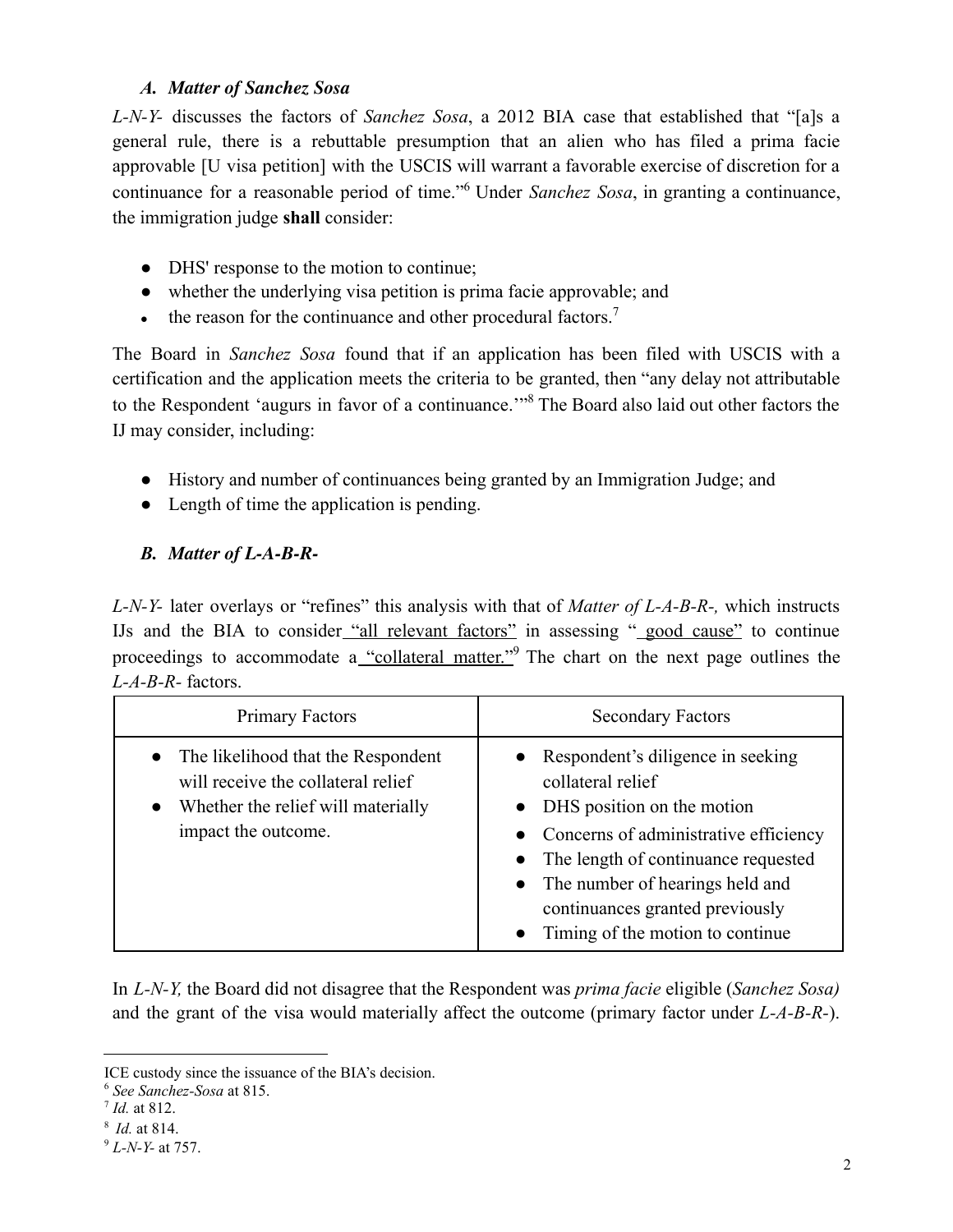However, the Board found these primary factors are not dispositive when there are relevant secondary factors that weigh against continuing the case.<sup>10</sup> The Board concluded that DHS' opposition to the motion, concerns regarding administrative efficiency, the respondent's lack of due diligence and the respondent's detention were negative factors in considering the request.

### **II. Analysis**

Below we discuss BIA error in *L-N-Y-* and provide practice pointers to address the issues this decision raises in your cases.

# **A. Primary Factors**

### **1.** *Prima Facie* **Eligibility**

As mentioned above, *L-N-Y-* does not overturn *Sanchez Sosa,<sup>11</sup>* and practitioners should still remind IJs of their obligations to consider the factors laid out in that case. IJs must make their own *prima facie* determinations (PFD) if ICE refuses to initiate the process or if USCIS fails to respond to ICE requests. ICE's stance is that it is not required to reach out to USCIS for a prima facie determination, and in fact, ICE will probably refuse such requests.<sup>12</sup> However, ICE is not prohibited from reaching out to USCIS for PFDs, so advocates should consider continuing to make the request.<sup>13</sup> In addition, a U visa petitioner who has already received a Bona Fide Determination from USCIS is, by definition, *prima facie* eligible for the U visa.<sup>14</sup>

If an IJ must make a PFD on her own, *Sanchez Sosa* focuses the inquiry on the central elements of the U visa application: **qualifying crime, harm suffered, and helpfulness of the applicant.** If the respondent is inadmissible, the IJ should also assess the "likelihood that USCIS will exercise its discretion favorably" in considering the waiver of inadmissibility.<sup>15</sup>

In *L-N-Y*, the Board does not address whether the IJ made the required *prima facie* analysis after Mr. L-N-Y- filed the U petition, perhaps because there was no dispute as to his eligibility.<sup>16</sup> IJs must make individual determinations about whether the applicant was a victim of a qualifying crime and suffered "substantial physical or mental abuse" based on that crime.<sup>17</sup> It is incumbent on IJs to make these determinations, as the respondent's prima facie eligibility remains a primary

<sup>10</sup> *L-N-Y-* at 758.

<sup>11</sup> *See, e.g., Benitez v. Wilkinson*, 987 F.3d 46, 53 (1st Cir. 2021).

<sup>&</sup>lt;sup>12</sup> *See* infra at Section B.2 for a discussion of ICE's policies for U visa petitioners in removal proceedings.

<sup>&</sup>lt;sup>13</sup> ICE Fact Sheet, Revision of Stay of Removal Request Reviews of U Visa Petitioners, August 2, 2019. Available at <https://www.ice.gov/factsheets/revision-stay-removal-request-reviews-u-visa-petitioners>.

<sup>15</sup> *Sanchez Sosa* at 814. <sup>14</sup> See 3 USCIS-PM 3, Ch. 5.C.4 ("Where USCIS issues a BFD EAD to a petitioner, the petitioner is also considered to have established a prima facie case for approval within the meaning of INA  $237(d)(1)$ ").

<sup>16</sup> *L-N-Y-* at 757.

<sup>17</sup> *Matter of Sanchez Sosa,* 25 I&N Dec. 807 (BIA 2012). For a non-inclusive list of harm factors, *see* 8 C.F.R. §214.14(b)(1). Just as each crime survivor's experience is different, what is substantial harm may vary by individual, as subjective experience may be as important as objective acts.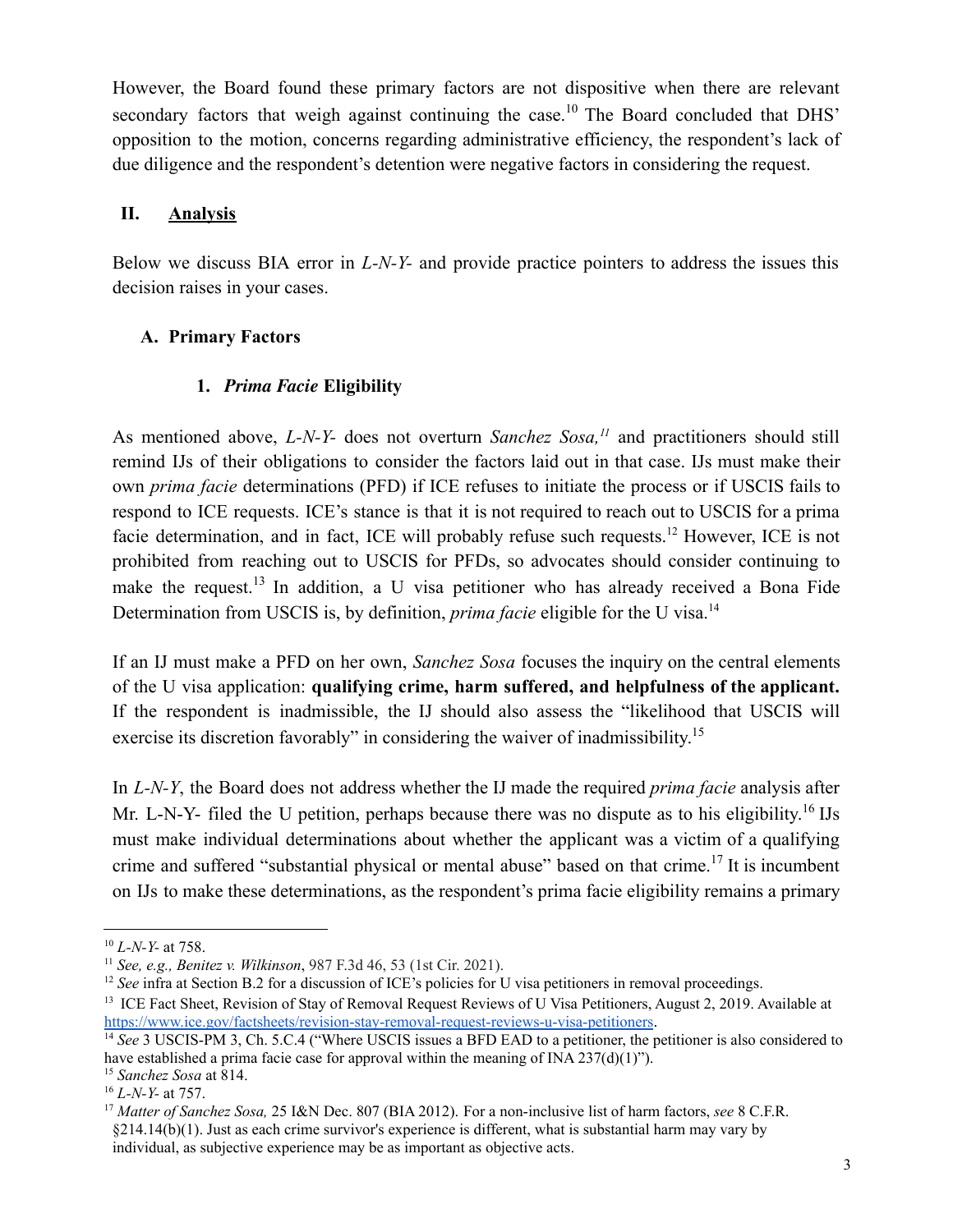factor in the consideration of a continuance in the U visa context.<sup>18</sup> Some IJs erroneously take the position that *L-A-B-R-* requires them to deny continuances in U visa cases. However, nothing in the *L-N-Y-* or *L-A-B-R-* decisions eliminates the required factors and analysis presented in *Sanchez Sosa*. 19

*Practice Pointer:* ICE can request that USCIS expedite adjudication of the U visa petition.<sup>20</sup> If ICE refuses your request expedited adjudication of the petition, ask the IJ to order ICE to request USCIS expedite the adjudication. This would alleviate the court's need to make a prima facie determination.

# **2. Grant would Materially Affect the Outcome of Proceedings**

In  $L-N-Y$ -, the BIA agreed that a grant of the U visa would materially affect the proceedings.<sup>21</sup> The fact that the U petition approval will materially affect the proceedings means this prong of the assessment has been met.

*Practice Pointer*: If an IJ or trial attorney disputes whether a U visa grant would materially affect the outcome of removal proceedings, practitioners should brief why the U petition approval would result in lawful status and would overcome all grounds of inadmissibility waived by DHS with the U petition approval (with the exception of INA  $212(a)(3)$ ).

Although the BIA agreed that a U visa grant would materially affect the outcome of removal proceedings, they denied the motion for remand on the basis that having been placed on the waitlist would not change the IJ's denial of the continuance because the U visa itself had not been granted.<sup>22</sup> However, there is no requirement that the collateral matter have been granted in order to show good cause for a continuance. In fact, if the collateral matter had already been granted and the grant would materially affect the outcome of proceedings, there would likely be no need for a continuance at all. In its denial of the remand, the BIA appears to confuse the parameters of this primary factor.

# **B. Secondary Factors**

# **1. Lack of Diligence**

The BIA gave strong weight to the fact that Respondent only applied for U visa relief in 2019

<sup>18</sup> *L-N-Y-* at 757.

<sup>19</sup> *See Matter of L-A-B-R-* at 413, 418 (citing *Sanchez Sosa* and *Hashmi* with approval).

<sup>&</sup>lt;sup>20</sup> USCIS will consider expediting adjudication of an application or petition where there is a "compelling U.S. government interests (such as urgent cases for ... DHS…)." [https://www.uscis.gov/forms/forms-information/how](https://www.uscis.gov/forms/forms-information/how-make-expedite-request)[make-expedite-request.](https://www.uscis.gov/forms/forms-information/how-make-expedite-request)

 $21 L-N-Y$ - at 757.

<sup>22</sup> *Id.* at 760.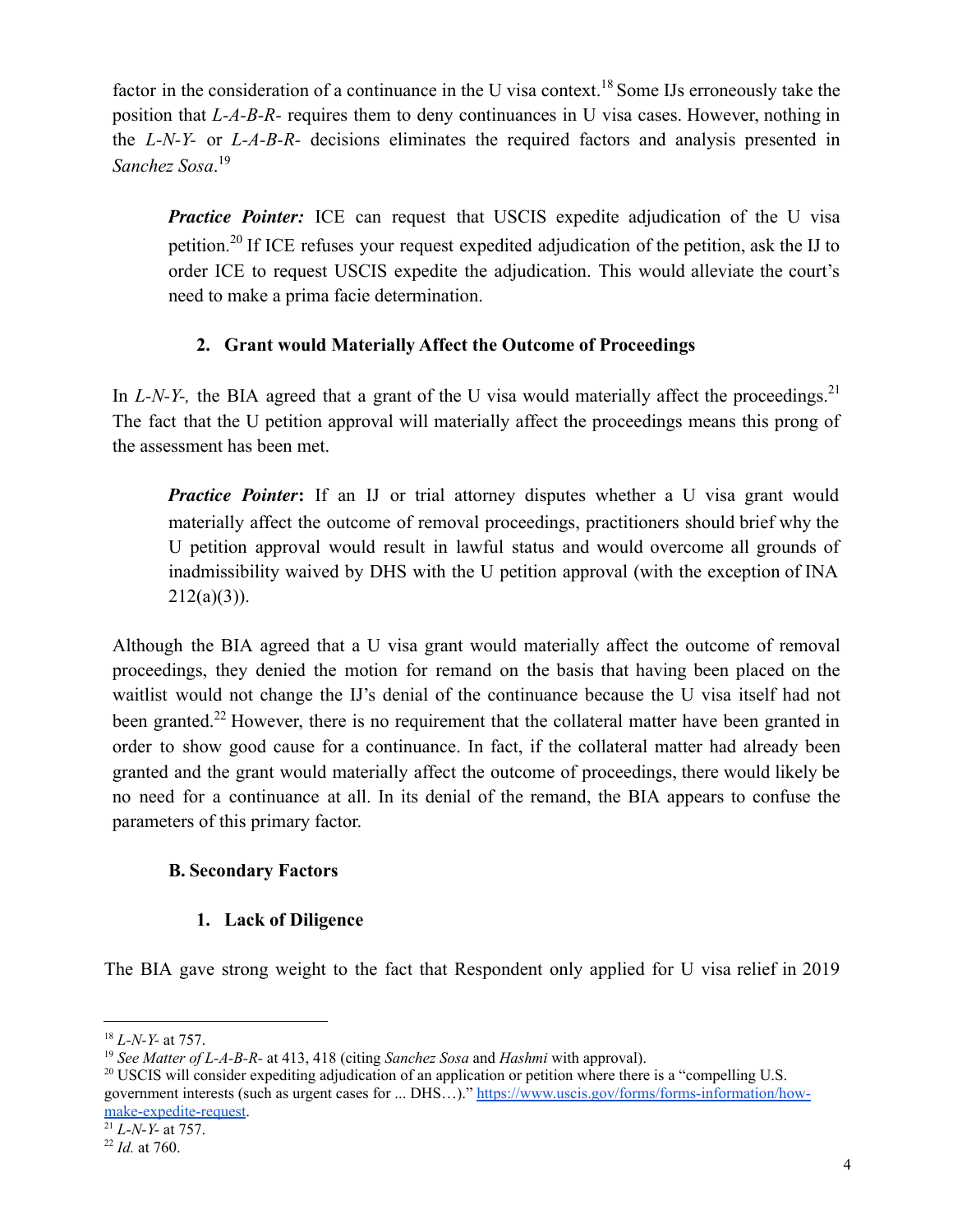when the qualifying crime occurred in 2009.<sup>23</sup> Again, the BIA ignores the Congressional intent of establishing U visa protections, which is to provide protection to survivors who come forward to help in the investigation and prosecution of the crime. When Congress created the U visa in 2000, it recognized that the U visa would "facilitate the reporting of crimes to law enforcement officials by trafficked, exploited, victimized, and abused aliens who are not in lawful immigration status," and "give law enforcement officials a means to regularize the status of cooperating individuals during investigations or prosecutions." Congress recognized that "[p]roviding temporary legal status to aliens who have been severely victimized by criminal activity also comports with the humanitarian interests of the United States. $124$ 

Congress intentionally did not establish a statute of limitations for victims to apply for U visa relief. The U visa statute specifically indicates that applicants must prove that they (or in the case of a child under the age of 16, the parent, guardian, or next friend of the alien) have "**been helpful, is being helpful, or is likely to be helpful** to a Federal, State, or local law enforcement official, to a Federal, State, or local prosecutor, to a Federal or State judge, to the Service, or to other Federal, State, or local authorities investigating or prosecuting criminal activity described in clause (iii). $125$  Thus, the statute contains no time limitations on when survivors may avail themselves to U visa relief given the myriad barriers they often face accessing protection and safety.

*Practice Pointer*: Advocates should ensure they make the record regarding the bipartisan Congressional goals of creating the U visa as an ameliorative protection for survivors--as it is a tool for law enforcement to investigate and prosecute criminal activity in their community and provides protections for survivors who come forward. To review these arguments in the context of *Sanchez Sosa,* visit ASISTA's amicus bank here: [https://asistahelp.org/amicus-brief/.](https://asistahelp.org/amicus-brief/)

*Practice Pointer***:** In *L-N-Y-*, the Board noted that Counsel indicated Respondent was not aware of U visa relief until he consulted with Counsel.<sup>26</sup> However, the assertion was not established via testimony or other evidence presented in the record.<sup>27</sup> Thus, if survivors are filing U visa applications while in removal proceedings, or on the basis of a crime that occurred years prior, it is important to show (via a statement or affidavit from the applicant) about their unawareness or inability to apply for relief.

*Practice Pointer*: In some cases, the effects of victimization may have led to delay in seeking the U visa. For example, many survivors of childhood sexual abuse do not come forward about their experiences until many years after the crime has occurred. If that has

<sup>&</sup>lt;sup>23</sup> *L-N-Y-* at 758, deeming it "significant that despite being potentially eligible for a U visa since 2009, respondent only filed his petition for relief a month before his removal hearing.

<sup>24</sup> *See* section 1513(a)(2)(B), Public Law No: 106-386, 114 Stat. 1464.

<sup>&</sup>lt;sup>25</sup> INA 101(a)(15)(U)(i)(III).

<sup>26</sup> See *L-N-Y-* 758, note 4.

 $27$  Id.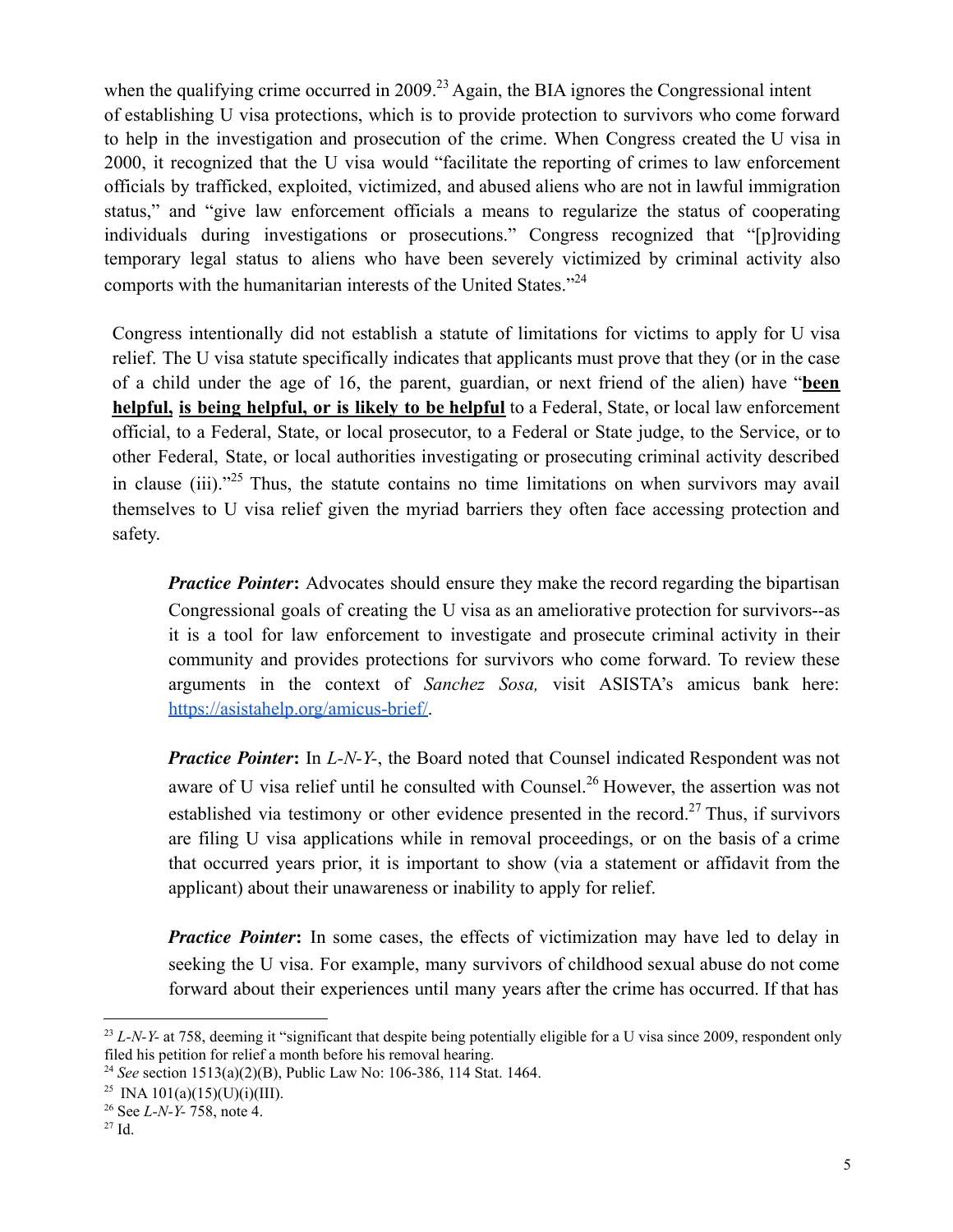happened in your case, include in the record an explanation of why the effects of trauma prevented your client from pursuing the U visa earlier.

# **2. DHS Opposition to the Motion**

When Mr. L-N-Y- was in proceedings, ICE was operating under [guidance](https://www.ice.gov/factsheets/revision-stay-removal-request-reviews-u-visa-petitioners) that it is "ICE policy to respect USCIS' grant of deferred action to a U visa waitlisted petitioner."<sup>28</sup>Accordingly, ICE will not remove a U visa petitioner or qualifying family member whom USCIS has placed on the waiting list and granted deferred action unless a new basis for removal has arisen since the date of the waiting list placement or USCIS terminates deferred action."<sup>29</sup> In addition, "It is also permissible for ICE to join a motion to terminate proceedings for petitioners who have been waitlisted or approved."<sup>30</sup> Thus in *L-N-Y*, once USCIS issued the waitlist grant, DHS should have either considered not opposing the motion to continue or else agreed to join a motion to terminate. $31$ 

However, under ICE's newly released Doyle [memo,](https://www.ice.gov/doclib/about/offices/opla/OPLA-immigration-enforcement_guidanceApr2022.pdf) respondents with pending U visa petitions who are *prima facie* eligible for a U visa are generally not considered priority cases.<sup>32</sup> In addition, OPLA's preferred form of prosecutorial discretion for nonpriority cases is dismissal of proceedings,<sup>33</sup> though ICE retains the ability to agree to administrative closure and continuances<sup>34</sup>. It remains to be seen how ICE will implement the Doyle memo, which goes into effect on April 25, 2022, but in theory, many U visa petitioners in proceedings could see their removal proceedings dismissed.

For U visa petitioners who remain in proceedings, there is some question about the current state of ICE's policy. The [2009](https://www.ice.gov/doclib/foia/dro_policy_memos/vincent_memo.pdf) [Vincent](https://www.ice.gov/doclib/foia/dro_policy_memos/vincent_memo.pdf) memo provides that ICE trial attorneys "**shall request** a continuance to allow USCIS to make a *prima facie* determination."<sup>35</sup> In addition, the Vincent Memo goes on to say that if a U visa petition is found to be *prima facie* eligible then ICE **should** consider administratively closing or terminating the case.<sup>36</sup> However, though it was never publicly released, Directive 11005.2 superseded the Vincent memo and eliminated the *prima* facie policy.<sup>37</sup> Nevertheless, Directive 11005.3 superseded Directive 11005.2 and directed ICE to refrain from taking civil enforcement actions against U visa petitioners absent exceptional circumstances.<sup>38</sup> It is ASISTA's understanding that OPLA interprets Directive 11005.3 to apply

<sup>&</sup>lt;sup>28</sup> ICE Fact Sheet, Revision of Stay of Removal Request Reviews of U Visa Petitioners, August 2, 2019.

 $29$  Id. [Emphasis added]

<sup>30</sup> Id.

<sup>&</sup>lt;sup>31</sup> In fact, DHS envisioned ICE would join in a motion to terminate when a U petition was pending adjudication without even having been waitlisted or approved. 8 CFR §214.14(c)(i).

<sup>32</sup> *See* Doyle Memo at FN8.

<sup>33</sup> *Id.* at 10.

<sup>34</sup> *Id*. at 12; 13.

<sup>35</sup> *See* Vincent Memo at 2. [Emphasis added].

<sup>36</sup> Id.

<sup>&</sup>lt;sup>37</sup> ICE Directive 11005.2, Stay of Removal Requests and Removal Proceedings Involving U Nonimmigrant Status (U Visa) Petitioners, available at

[https://www.documentcloud.org/documents/7016595-ASISTA-Immigration-Assistance-v-Albence-ICE.](https://www.documentcloud.org/documents/7016595-ASISTA-Immigration-Assistance-v-Albence-ICE)

 $38$  Directive 11005.3 at § 2. Exceptional circumstances are defined as "the noncitizen poses national security concerns"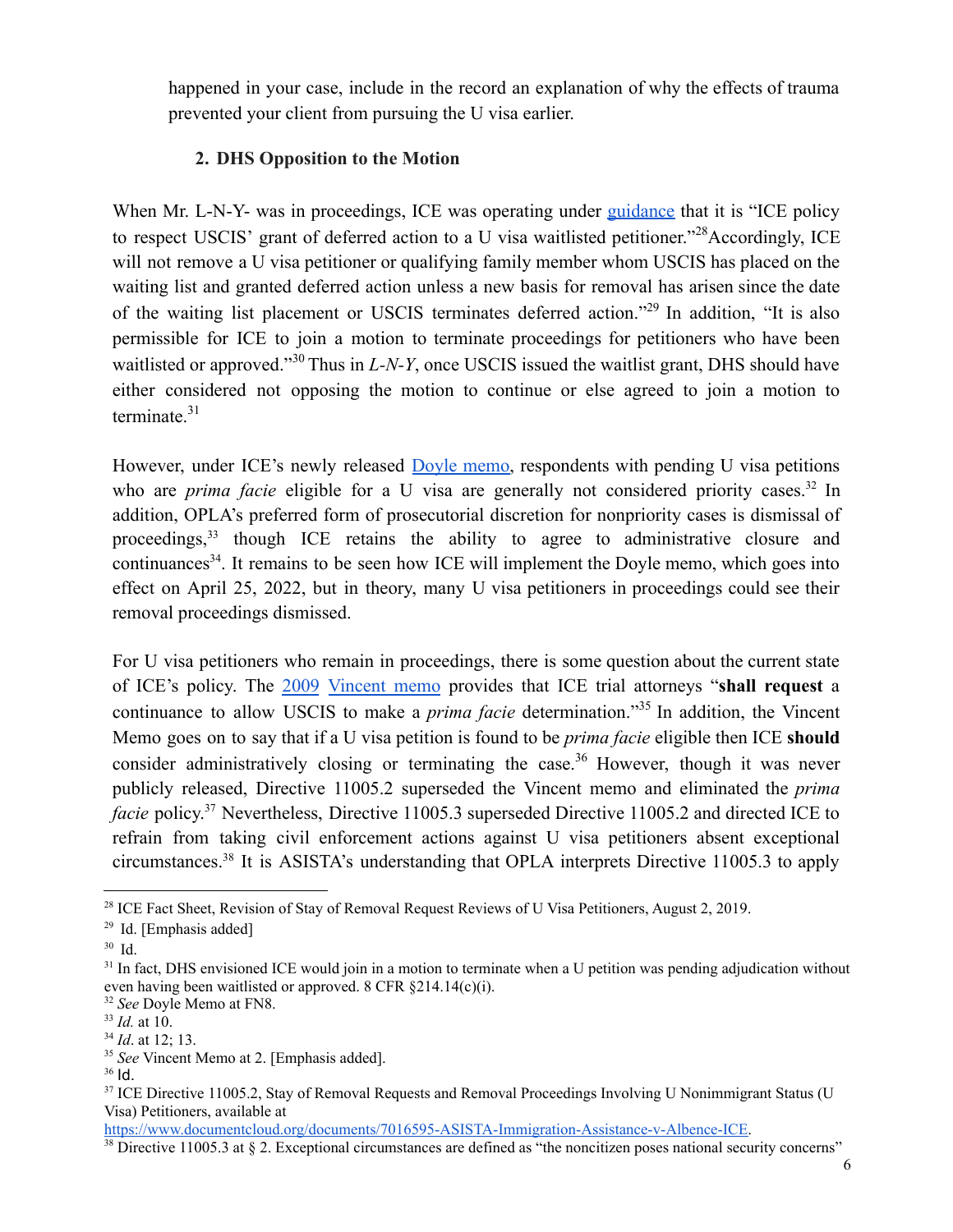exclusively to ERO, though, so it is unclear how ICE views its current role in requesting *prima facie* determinations from USCIS. What is more clear is that for any respondents with pending U visa petitions who are subject to mandatory detention, ERO must request that USCIS expedite the adjudication of the U visa.<sup>39</sup>

*Practice Pointer*: Once the Doyle memo goes into effect, advocates should request dismissal of removal proceedings for U visa petitioners who do not wish to seek relief before EOIR. In the alternative, unless and until ICE clarifies its policy, advocates can make the argument that Directive 11005.3 applies across all ICE components and that OPLA should not take enforcement actions against U visa petitioners absent exceptional circumstances. If ICE opposes a motion to continue based on *Sanchez Sosa* and has refused to follow its guidance, advocates can argue its opposition is "unsupported." Failing to follow their own guidance is not "reasonable" or "supported by the record."

*Sanchez Sosa* provides that if ICE does not oppose a continuance, then proceedings ordinarily should be continued by the immigration judge, "absent unusual, clearly identified, and supported reasons for not doing so."<sup>40</sup> It further provides that "government opposition that is reasonable and supported by the record is a significant consideration while unsupported opposition doesn't carry much weight."<sup>41</sup>

*Practice Pointer*: Advocates should remind ICE trial attorneys that the 2011 [Morton](https://www.ice.gov/doclib/foia/prosecutorial-discretion/certain-victims-witnesses-plaintiffs.pdf) [memo](https://www.ice.gov/doclib/foia/prosecutorial-discretion/certain-victims-witnesses-plaintiffs.pdf) regarding [Prosecutorial](https://www.ice.gov/doclib/foia/prosecutorial-discretion/certain-victims-witnesses-plaintiffs.pdf) Discretion for Certain Victims and Witnesses of Crime is still operational pursuant to the Doyle memo.<sup>42</sup> However, keep in mind the Morton Memo instructs officers to consider "all serious adverse factors" in their decision to exercise discretion.<sup>43</sup> Thus, ICE may continue to deny prosecutorial discretion requests for survivors on the basis of "adverse factor" loopholes.

*Practice Pointer*: If your client is on the waitlist or has received a Bona Fide Determination (BFD) and has deferred action, argue that ICE's opposition to a continuance is not reasonable given your client's U visa eligibility as determined by USCIS and ICE's own policy that it will not remove U visa petitioners who are on the waitlist or who have a BFD, and therefore, ICE's opposition should not carry much weight. $44$ 

or "the noncitizen poses an articulable risk of death, violence, or physical harm to any person." *Id.* at § 3.4.

<sup>&</sup>lt;sup>39</sup> ICE Directive 11005.3, Using a Victim-Centered Approach with Noncitizen Crime Victims (Aug. 10, 2021).

<sup>40</sup> *Sanchez Sosa* at 813, quoting *Matter of Hashmi*, 24 I&N Dec. at 790. cf. *Matter of L-A-B-R-,* 27 I&N Dec. 405 (A.G. 2018), holding an immigration judge need not treat as controlling DHS's consent to, opposition to, or failure to take a position on a motion for continuance. *Matter of L-A-B-R-* at 416.

<sup>41</sup> *Sanchez Sosa* at 813.

<sup>42</sup> Doyle Memo at FN8.

<sup>43</sup> Morton Memo at 2.

<sup>44</sup> *See* Directive 11005.3. Contact ICE counsel prior to your hearing to ask them to join a motion to terminate proceedings based on the BFD or placement on the waitlist and grant of deferred action.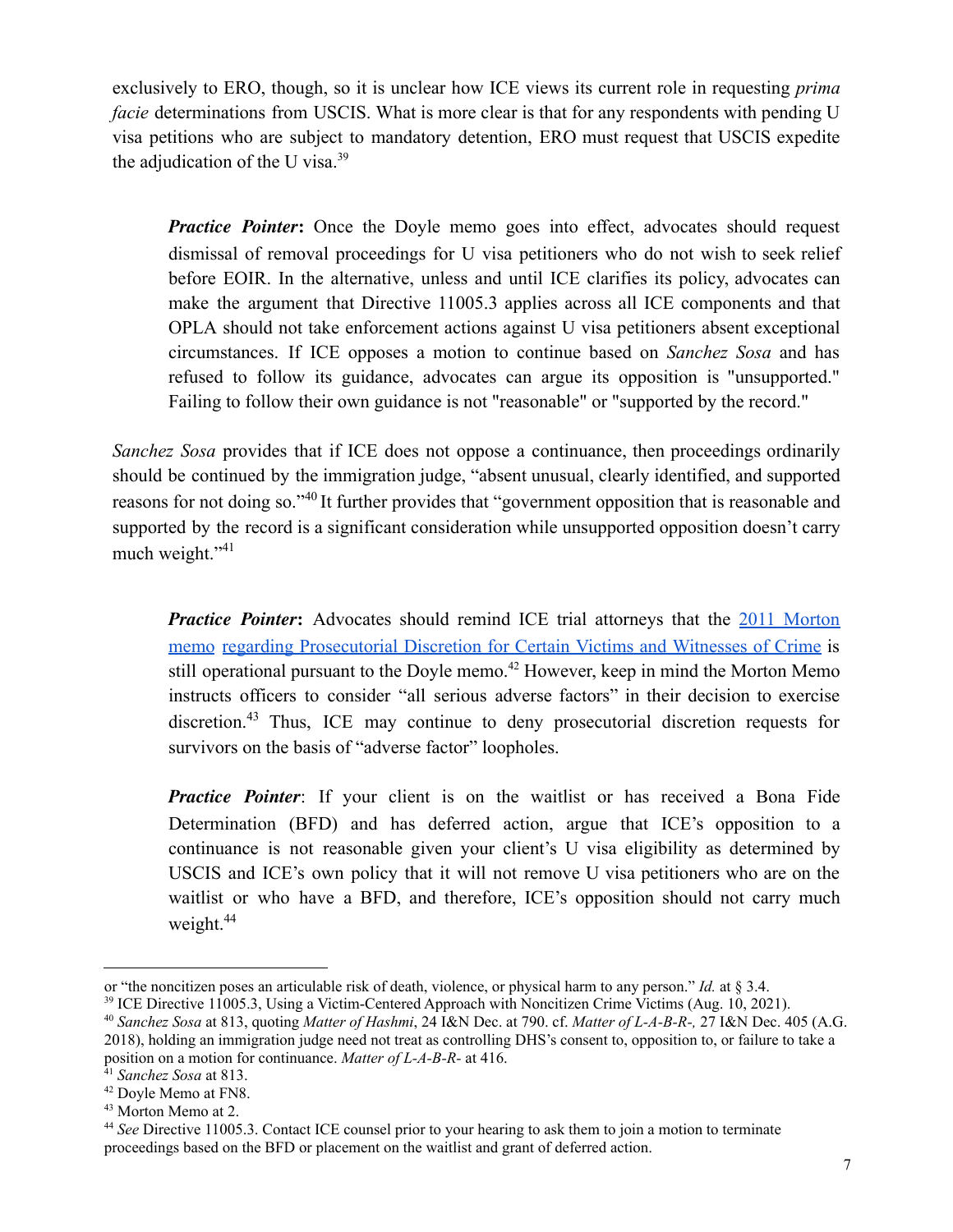### **2. Administrative Efficiency**

### a. "Informational Letter"

Administrative efficiency, although listed as a "secondary" factor, is given significant consideration in *L-N-Y-*. The Board claims that neither party provided an estimated time for processing the U visa petition before USCIS, thus Respondent was seeking a continuance for an indefinite period of time. However, the Board discounted USCIS agency regulations on the treatment of cap-subject petitions, misdefined USCIS's waitlist determination as an "informational letter", and makes no mention that USCIS made a full adjudication of Mr. L-N-Y's U petition resulting in USCIS's decision to defer removal action against him. A continuance to allow USCIS to determine U visa eligibility under the waitlist regulatory structure is reasonable and in line with administrative efficiency.

The Board provided no discussion of the fact that USCIS had already actually determined that the respondent was eligible for the U visa.<sup>45</sup> The "informational letter" referenced in *L-N-Y-* was not a mere initial prima facie determination from USCIS stating that the agency received all necessary documents it would need for adjudication.<sup>46</sup> Rather, at the time of the Motion for Remand, USCIS had placed Respondent on the U visa waitlist and granted him deferred action.<sup>47</sup> The "informational letter" meant that USCIS made a full adjudication of the case, and thus, the likelihood that Respondent would receive relief was extremely high. But for the annual 10,000 cap on principal applications, the Respondent would in fact have a U visa. This, coupled with the fact that Respondent's INA  $212(d)(3)(A)(ii)$  waiver was approved by the immigration judge, means that relief would have been granted unless a new basis for removal arose since the date of the waiting list placement.

*Practice Pointer*: Advocates should argue that a waitlist determination is substantially similar to a grant as it takes place after a full adjudication of the application. Include language from the USCIS U waitlist regulations and argue that USCIS's determination to place your client on the waitlist and grant deferred action demonstrates DHS's intent not to pursue removal proceedings against your client.

*Practice Pointer*: An IJ's focus on the processing delays of U visas raises due process grounds for appeal. USCIS' processing delays are wholly outside the control of the Respondent. Argue in your motion that the U waitlist and deferred action adjudication process will result in a basis for remaining in the US under color of law and that ICE's policy is to refrain from removing pending U visa petitioners; therefore, proceeding with removal proceedings results in administrative inefficiency. You may also see administrative closure under *Matter of Cruz-Valdez*, 28 I&N Dec. 326 (A.G. 2021) and in the alternative request a continuance.

<sup>45</sup> *Id.* at 760.

<sup>46</sup> *Id.* at FN6.

 $478$  C.F.R. § 214.14(d)(2).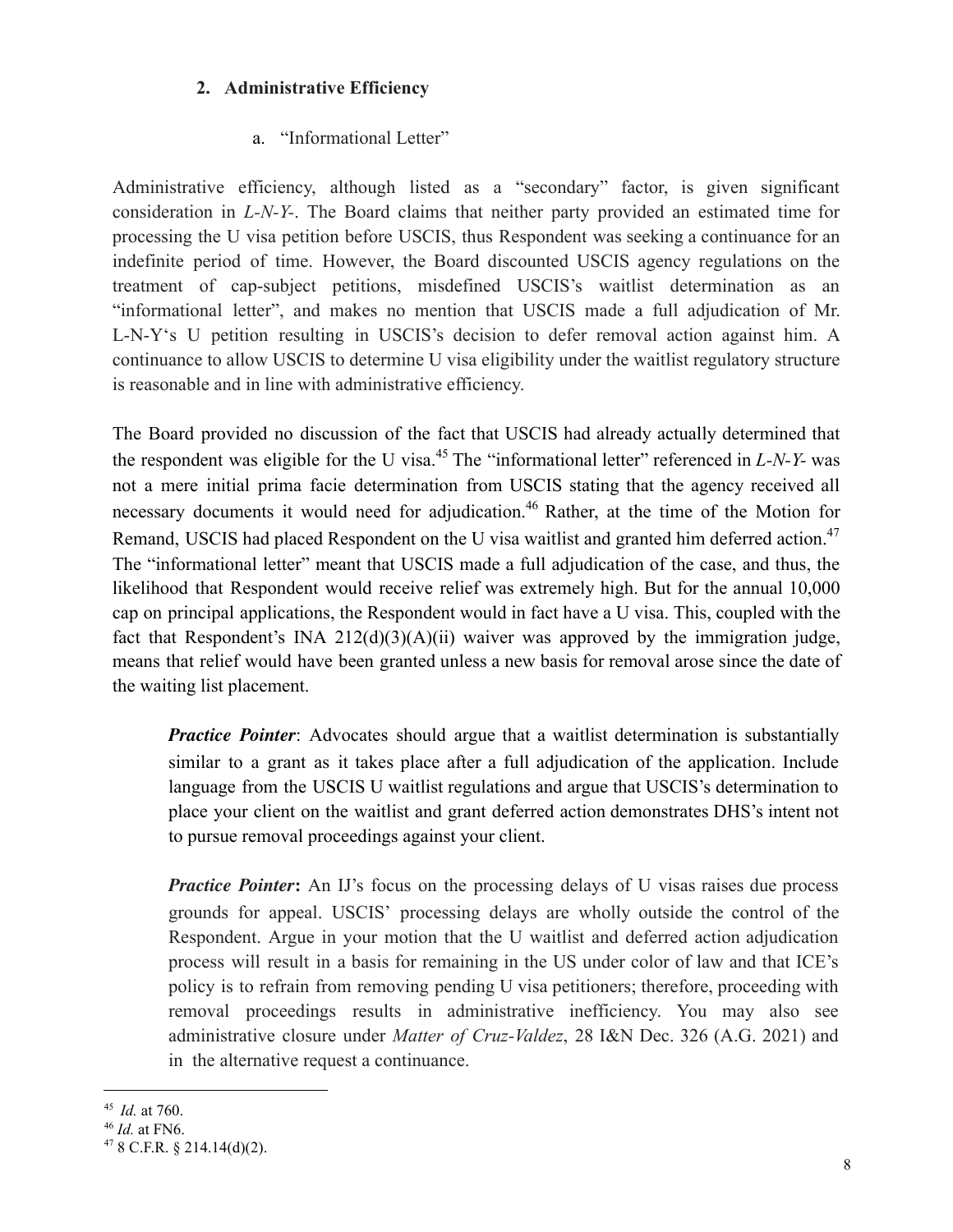### b. Detention and/or Removal

The BIA considered Mr. L-N-Y's detention as an additional factor. If the court views detention as an efficiency factor, argue that the court should also review the legitimacy of your client's detention. For example: if ICE continues to detain your client despite the grant of deferred action and placement on the waitlist, it is ICE causing the purported administrative inefficiency by continuing to detain a U petitioner who is clearly entitled to relief and who has assisted law enforcement in investigating a serious crime. Moreover, under Directive 11005.3, ERO is required to seek expedited adjudication of the U visa petition for any noncitizen subject to mandatory detention or for whom exceptional circumstances are present.

The Board overlooked the fact that even if ICE does not remove the petitioner pursuant to their current policy, the court would still have to adjudicate a motion to reopen and terminate proceedings in the future once the U visa is granted. In a case where the petitioner is indisputably prima facie eligible for the U visa, it is not efficient to deny a continuance and order removal, only to then reopen and terminate proceedings in the future.

**Practice Pointer:** Practitioners may need to educate the court about the efficiency implications of ordering the removal of a U visa petitioner. By ordering removal, the immigration courts are simply shifting the administrative burden to other agencies namely, the Department of State and USCIS, which will have to adjudicate the additional waiver requests and conduct consular processing for any removed petitioners.

# **C. Due Process**

The Board claims there is no due process violation in ordering the removal of a U visa petitioner because removal will not cause prejudice to the U visa petition. This assertion is factually incorrect, as removal will trigger INA 212(a)(9)(A) and most likely  $212(a)(9)(B)(i)(II)$ . In order to obtain the U visa, the petitioner will need to seek a waiver for these additional grounds. The waiver at INA 212(d)(14) is discretionary and may only be granted in the public or national interest.

*Practice Pointer*: In your motion, explain that removal will trigger additional grounds of inadmissibility that will have to be waived in order for the petitioner to obtain the U visa and return to the US.

*Practice Pointer***:** The Board did not address Mr. L-N-Y-'s discretionary factors because they found no good cause to continue the proceedings. However, because a motion to continue is adjudicated on a discretionary basis, it should include evidence of the petitioner's positive equities.

### **D. Congressional Intent**

A bi-partisan majority in Congress created U nonimmigrant status as part of the Victims of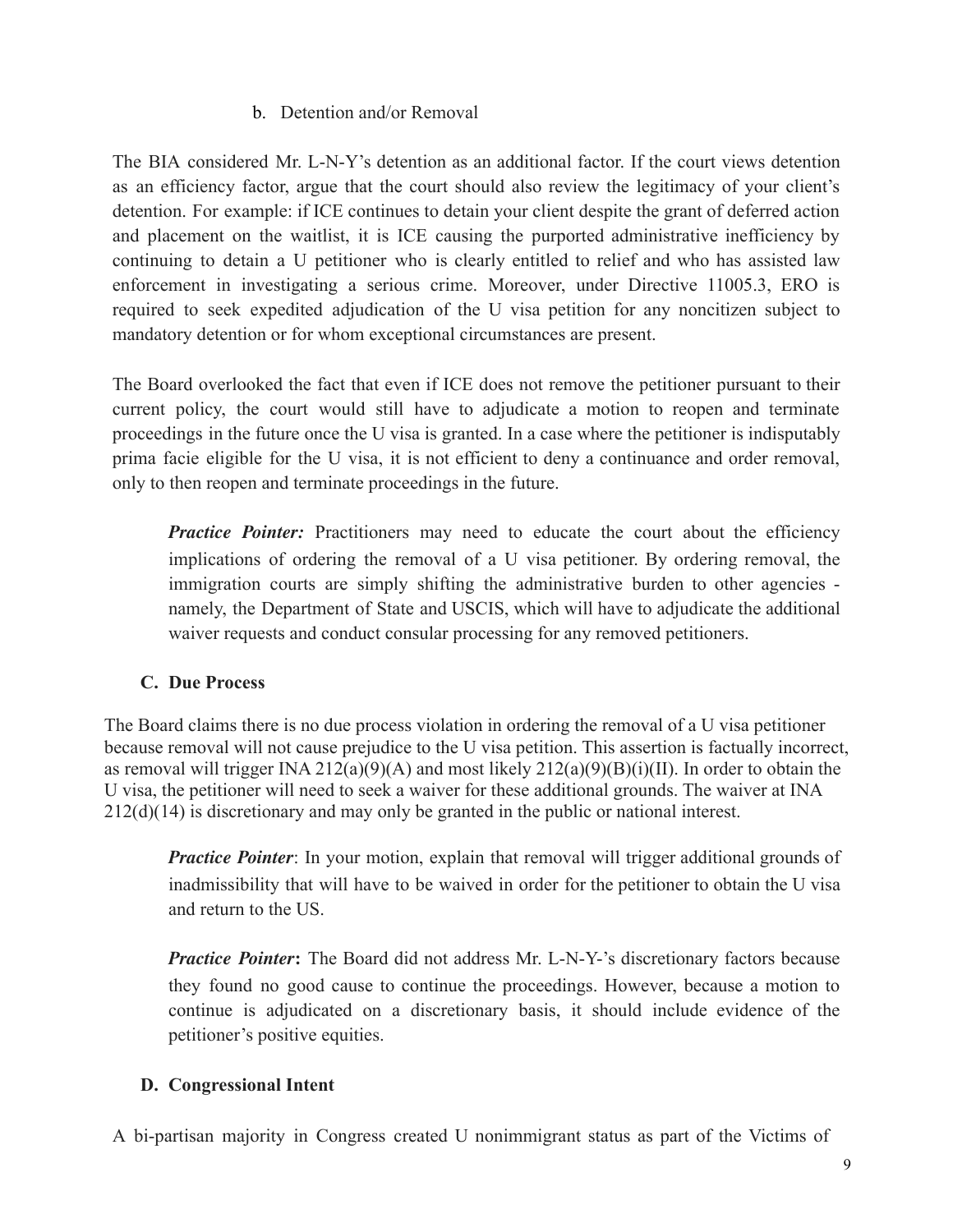Trafficking and Violence Prevention Act with two critical goals: to "strengthen the ability of law enforcement agencies to detect, investigate, and prosecute" serious crimes "while offering protection to victims of such offenses in keeping with the humanitarian interests of the United States."<sup>48</sup> Congress recognized that the fear of deportation prevented many crime survivors who lack lawful immigration status from reporting serious crimes or "fully participat[ing]" in the investigation and prosecution of those crimes.<sup>49</sup> Importantly, Congress **did not bar** immigrants in removal proceedings or with outstanding orders of removal from accessing U nonimmigrant status from within the U.S. Instead, Congress created a generous waiver of inadmissibility for U nonimmigrants who may otherwise be inadmissible due to immigration violations.<sup>50</sup> Congress also contemplated the stay of removal orders pending final adjudication of U nonimmigrant status petitions:

If the Secretary of Homeland Security determines that an application for nonimmigrant status under subparagraph (T) or (U) of section  $1101(a)(15)$  of this title filed for an alien in the United States sets forth a prima facie case for approval, the Secretary may grant the alien an administrative stay of a final order of removal under section  $1231(c)(2)$  of this title until-

(A) the application for nonimmigrant status under such subparagraph  $(T)$  or  $(U)$  is approved; or

(B) there is a final administrative denial of the application for such nonimmigrant status after the exhaustion of administrative appeals.<sup>51</sup>

To further Congressional intent, DHS implemented regulations providing protection to those with an approved U nonimmigrant status petition who have an outstanding order of removal:

For a petitioner who is subject to an order of exclusion, deportation, or removal issued by the Secretary, the order will be deemed canceled by operation of law as of the date of USCIS' approval of Form I-918. A petitioner who is subject to an order of exclusion, deportation, or removal issued by an immigration judge or the Board may seek cancellation of such order by filing, with the immigration judge or the Board a motion to reopen and terminate removal proceedings. $52$ 

The BIA in L-N-Y- clearly disregards congressional intent by accepting DHS's argument that a U petitioner can file a U visa from abroad after deportation.

*Practice Pointer:* Remember to make your congressional intent arguments in every continuance motion involving a U visa petitioner. Push back on assertions that the U petitioner can pursue a U visa from outside the US after removal. Point out that Congress intended to alleviate crime victims' fear of deportation and created a path to obtain U visa status even if the crime victim is in removal proceedings or has an outstanding order of

<sup>48</sup> *See section* 1513(a)(2)(A), Public Law No: 106-386, 114 Stat. 1464 (2000).

 $49$  VTVPA, Pub. L. No. 106-386, §1513(a)(l)(B).

 $50$  8 U.S.C. § 1182(d)(14).

 $51$  8 U.S.C. § 1227(d)(1).

 $52$  8 C.F.R. § 214.14(c)(5)(i).